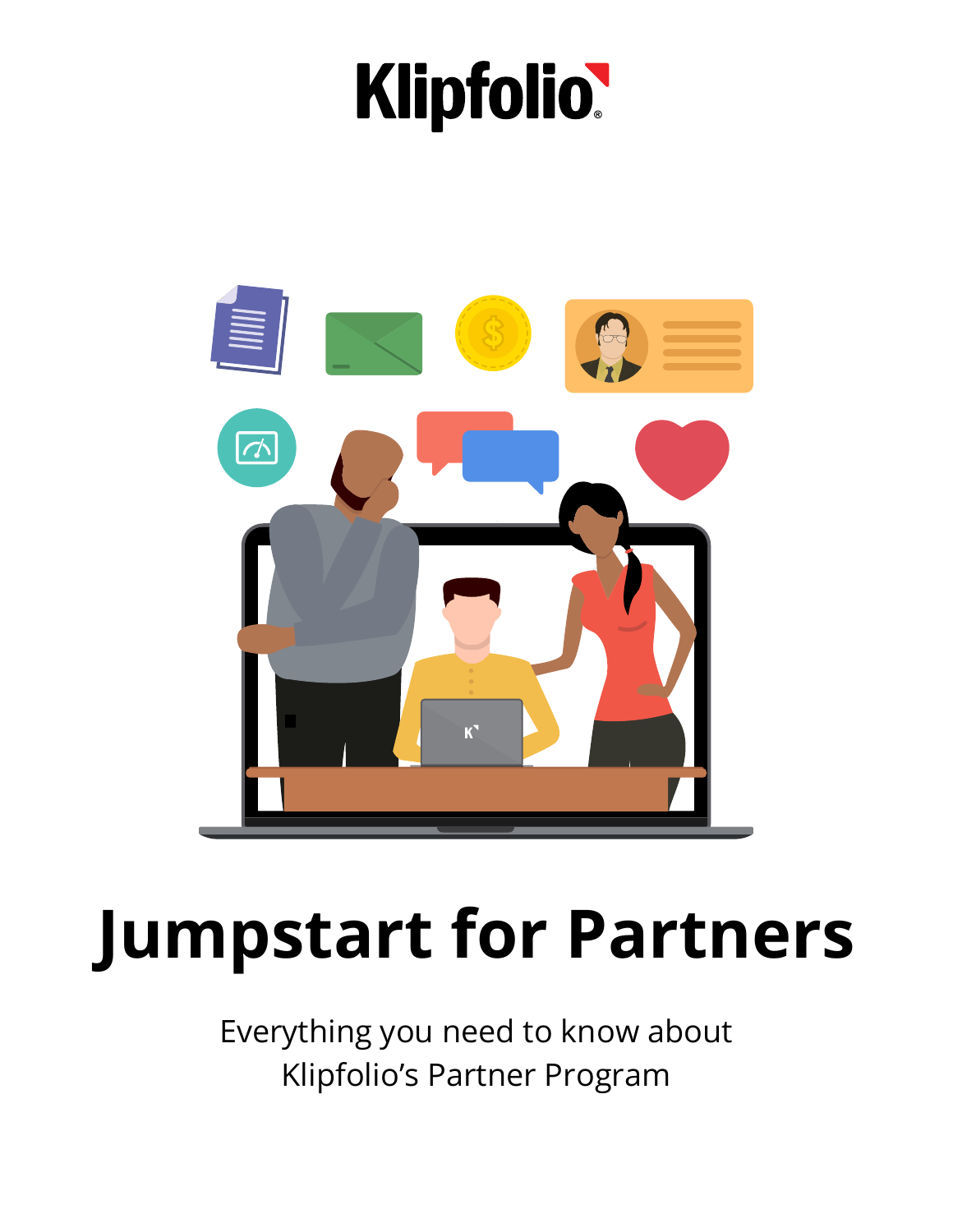# **Partner Program Overview Lesson 1:**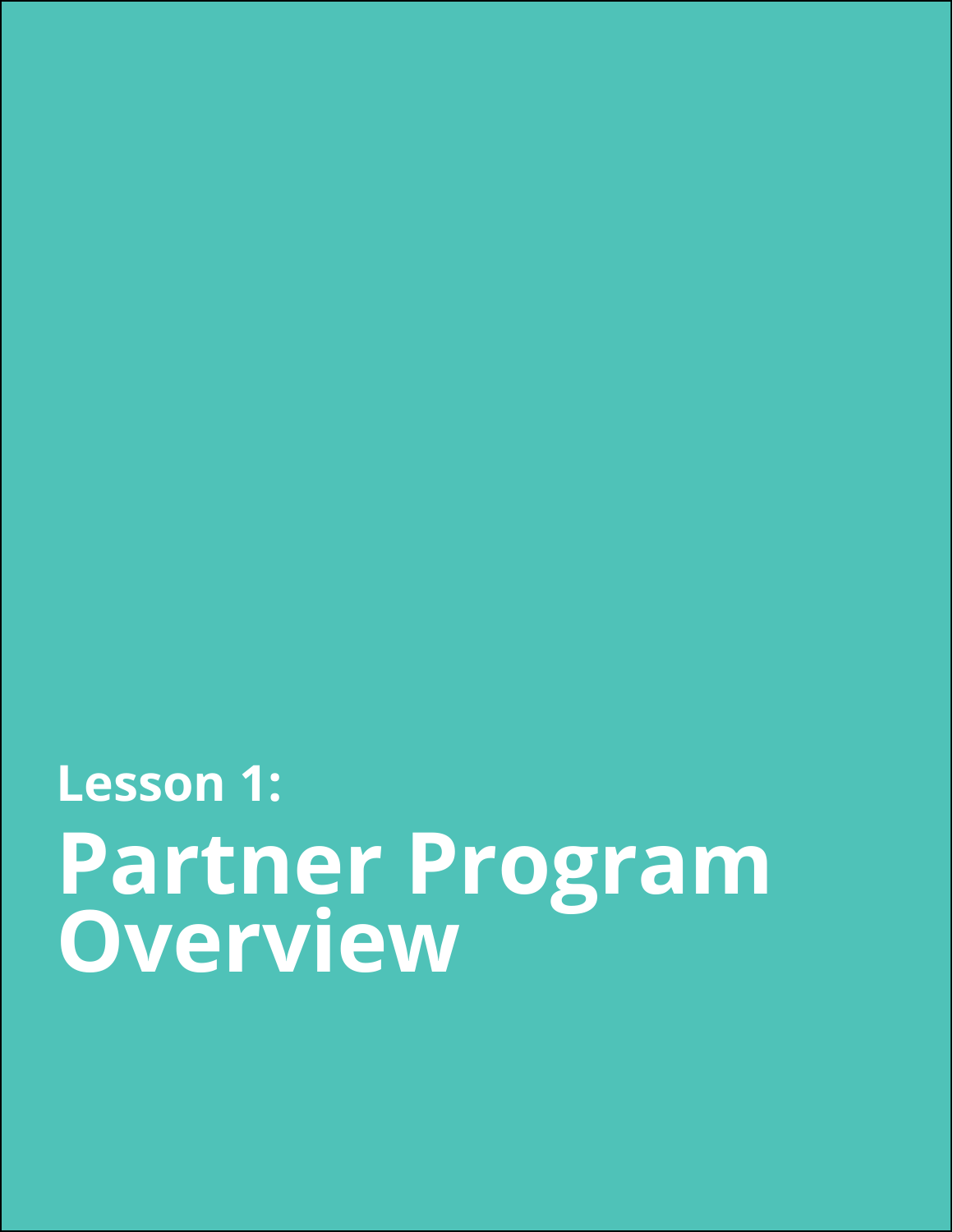# **Welcome to Klipfolio's Partner Program! We're so glad you're here.**

We have created this series of onboarding modules to help ease your transition to Klipfolio. These lessons are structured to give you insight into the Partner Program and to help you familiarize yourself with fundamental features of your account. We hope to lay a solid foundation for your Klipfolio journey.

# **Topics we will cover:**

- 1. Client Management
- 2. Dashboard Management
- 3. White Labelling and Customization
- 4. How to be successful with Klipfolio

# **Additional Resources**

Note that in some of the lessons there are links to downloadable checklists.

We encourage you to download and print these off to help you as you work

through the various lessons in Klipfolio.

If you need additional assistance, keep the tools below in your back pocket as you navigate Klipfolio. Or, as always, don't be shy to drop us a line. We're always available to help!

#### **[Klipfolio Courses](https://www.klipfolio.com/learn)**

Grab a coffee, and dig into our modular learning programs. They're designed to teach you what you need to know in order to build custom Klipfolio dashboards. Learn at your own pace, and we will remember where you left off.

### **[Klipfolio Help Center](https://support.klipfolio.com/hc/en-us)**

The Klipfolio Help Center allows you to interact with the Klipfolio community, search documentation, watch helpful how-to videos, or submit support requests.

#### **While you're here and before you get started, you should know about our Partner Directory and Klipfolio Certification program.**

Becoming Klipfolio Certified will validate your dashboard building and reporting expertise, identify gaps in your Klipfolio knowledge, and help you stand out amongst the other Klipfolio Partners. As a Klipfolio Certified Partner you demonstrate that you have the highest level of knowledge around planning, deploying, and managing Klipfolio dashboards and reports.

Upon passing the exam, your company will be added to the Certified Partners section of the Partner Directory, exposing your business to our thousands of Klipfolio clients and web visitors. You will also be given a Klipfolio Certified Partner badge to feature on LinkedIn and your website; an added bonus to showcase that you are steps ahead of your competitors.

Last but not least, we want to invite you to be a part of our Klipfolio Insiders. This invitation-only community allows you exclusive opportunities to peek under the hood and test new features, be rewarded with free upgrades to your Klipfolio account, and provide feedback directly to our product team.

Alright, now we can get started!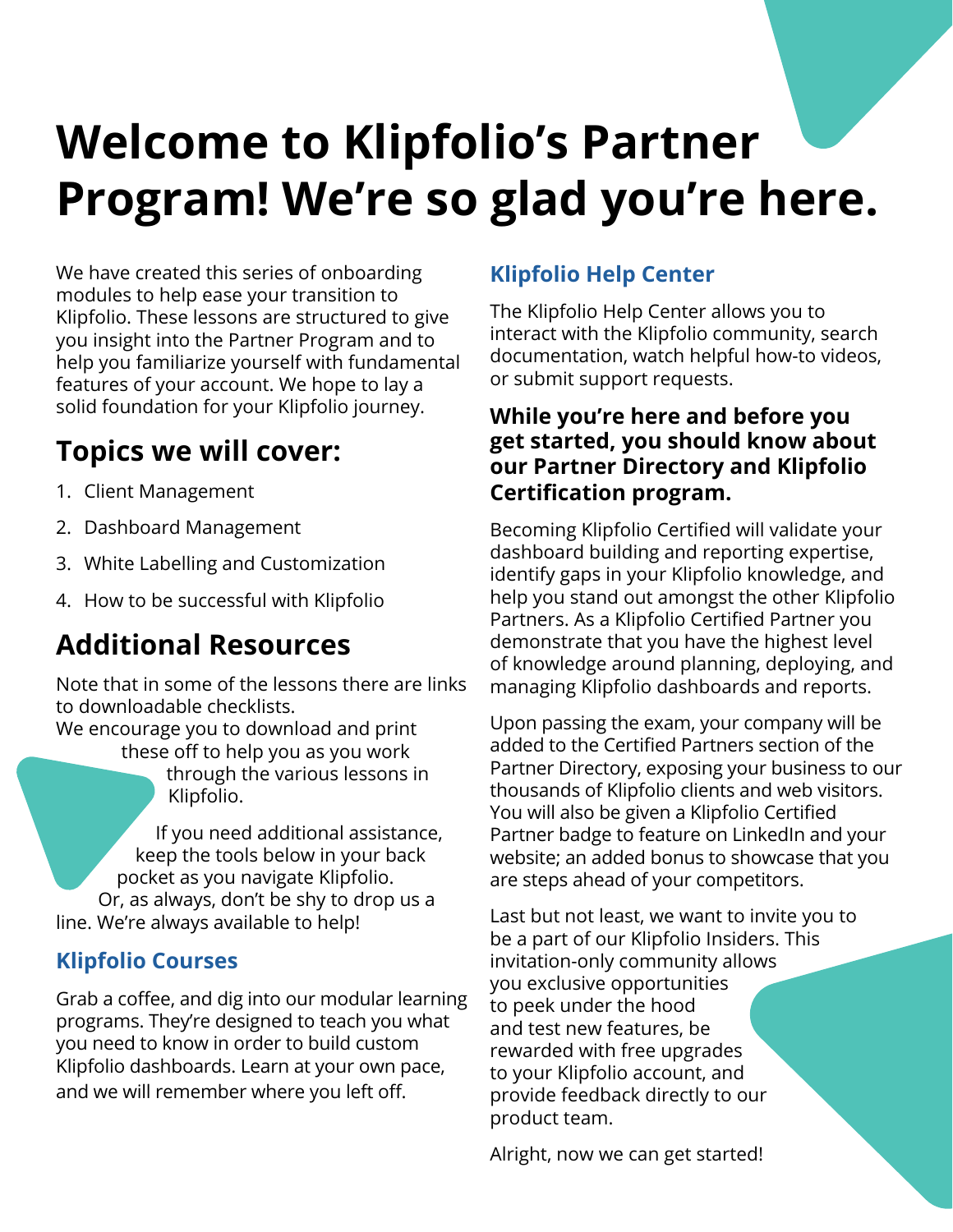**Client Account Management Lesson 2:**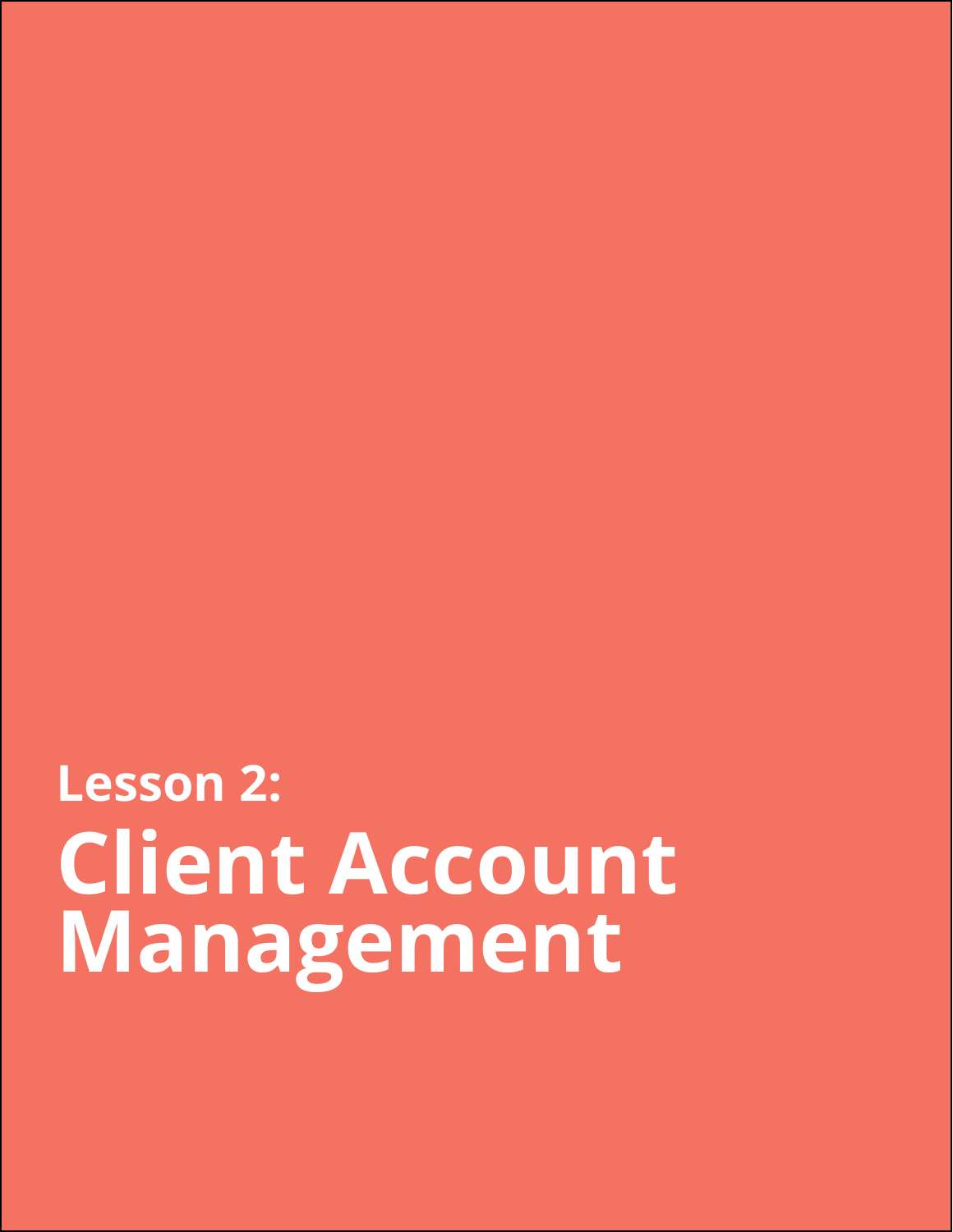# **One of the biggest differentiators between Klipfolio and Klipfolio for Partners is the ability to create and manage client accounts.**

To add a client, start by clicking the *Clients* tab on the left hand navigation pane

To add your first client, select the orange *Add a Client* button on the top of the page

From here, you can fill out all of your client's information, including their company name, company description, account status, and billing options

### **Account Status**

#### **Set-up Mode**

Select this mode while you are in the process of building dashboards and not ready to reveal them to your clients just yet.

#### **Trial**

By choosing *Trial* you act as Klipfolio to give your clients the ability to test and play around in the application for themselves before deciding to use it. You have the ability to select a trial that lasts up to 14 days.

#### **Active**

By setting your client account to the *Active* state, your client can navigate their dashboards and monitor data in real time. Keep in mind that once a client is *Active*, you cannot revert them back to *Trial* or *Setup* status. *Active* state also requires you to modify the number of resources and features you want to grant. More on this later.



#### **Disabled**

By selecting *Disabled*, you can pause a client account. The resources you assigned to this client when you activated it are returned to the parent. Deleting can be done to any state.

## **Billing Status**

#### **Managing billing yourself**

When you choose to manage billing by yourself, you can price Klipfolio to your liking and can charge as much or as little as you want. Many of our Partners choose to use Klipfolio as a value add for their clients and integrate Klipfolio into their existing business models.

#### **Let Klipfolio manage your billing**

If you choose for Klipfolio to manage client billing, your clients' accounts will switch to trial accounts and upon logging in, they will be prompted to select one of Klipfolio's [pricing plans.](https://www.klipfolio.com/pricing#agencies)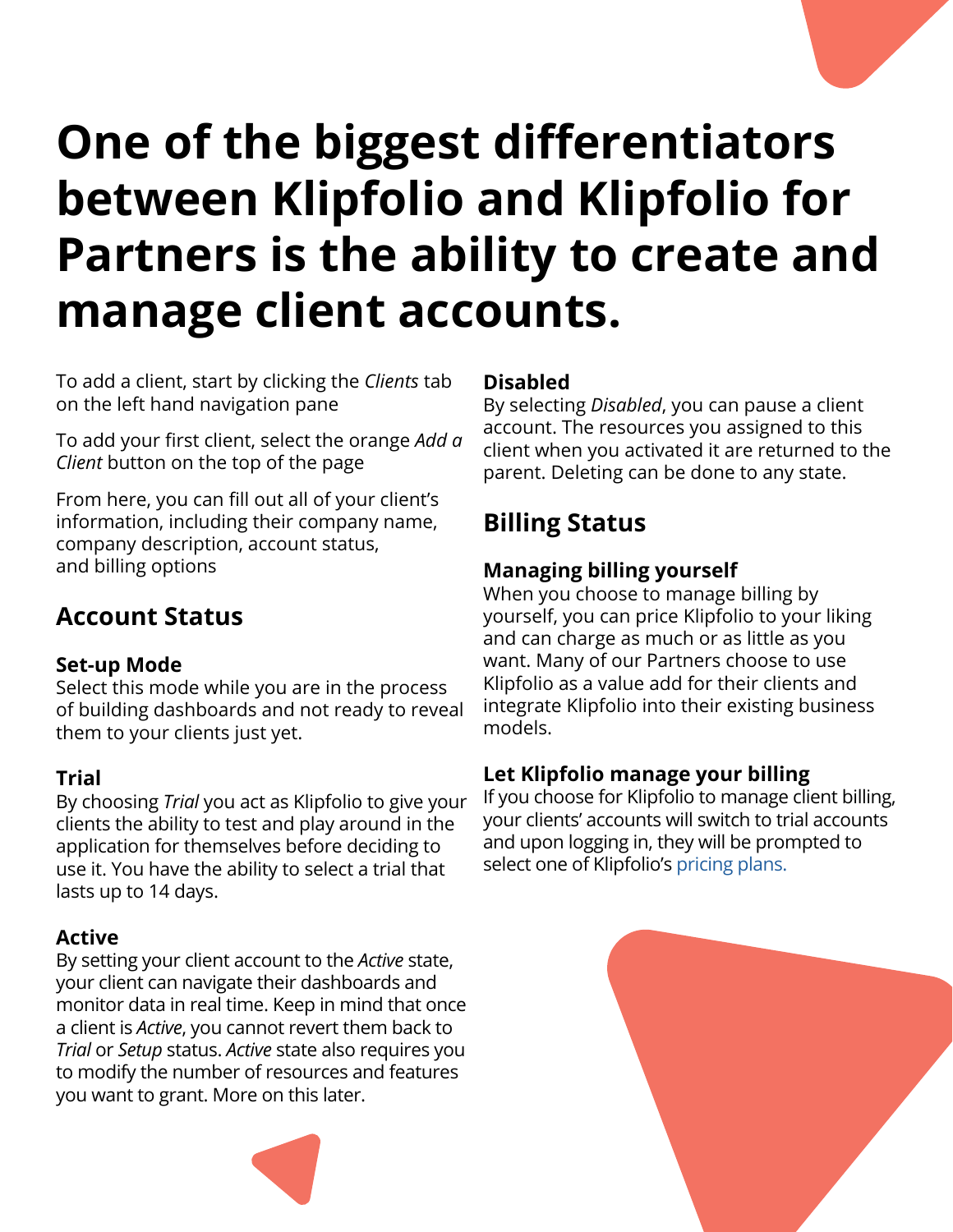### **Define Resources**

Setting your clients to an *Active* state enables you to assign resources and choose features for that client.

#### **Dashboards**

Number of dashboards you can set up for your client.

#### **Users**

How many named users can be added to your client.

#### **API Calls**

Refer only to calls made to the [Klipfolio API](https://apidocs.klipfolio.com/reference). It is NOT required for client data sources to update and is therefore typically be set to 0.

At this time you also get to define the features you will be using for your client. Select any combination of: download reports, email reports, embedded links, private or public links, and SSO.

*Save*; your client account has now been created. By clicking on the sign in as Admin tab beside the client you created, you can login and manage their Klipfolio account as you would your own (i.e. build dashboards, generate reports, etc.)

Managing clients in this way will not only allow you to keep everything organized it also gives you the best foundation on which to build. In the next lesson we will share the best practices for managing dashboards for your clients.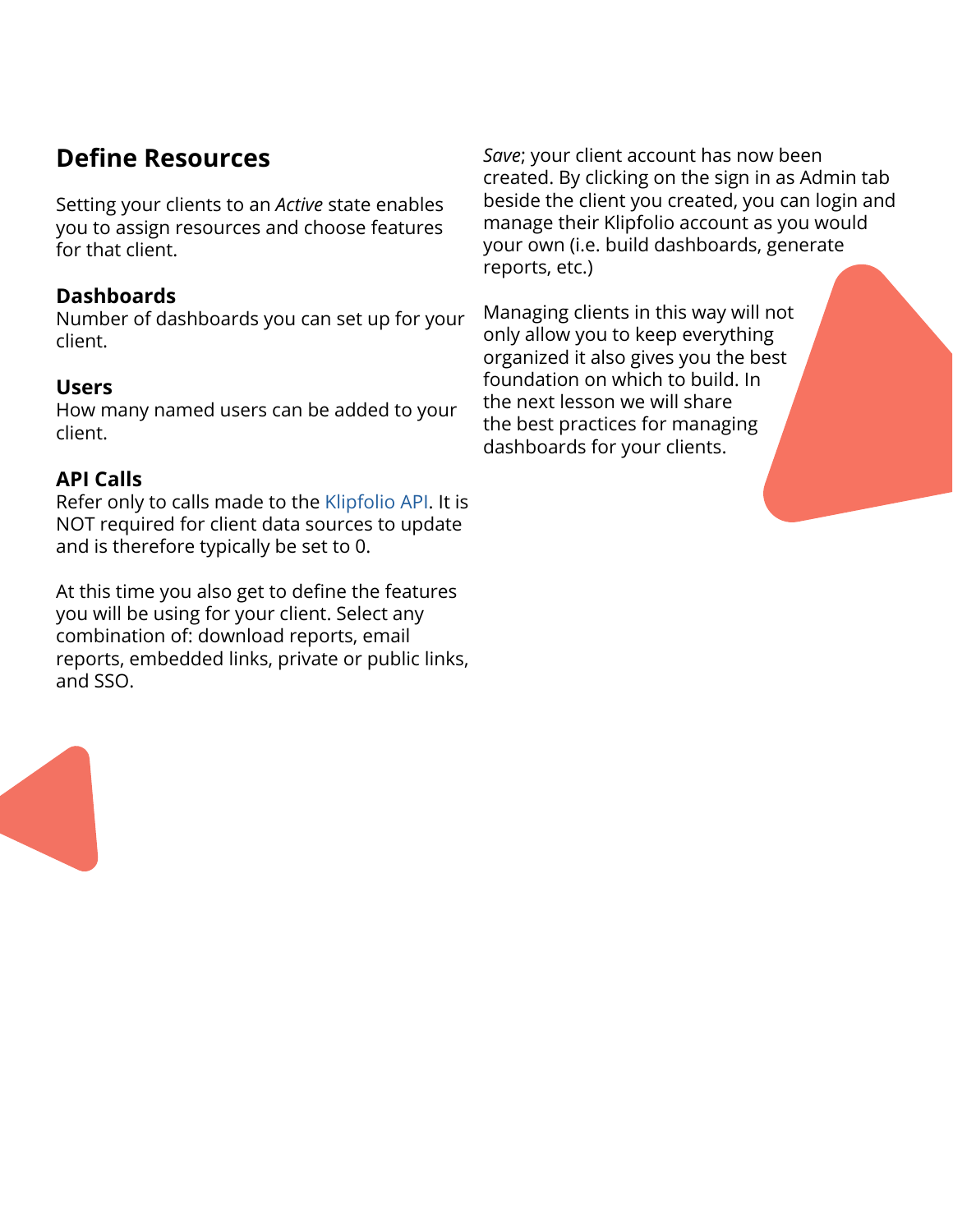# **Dashboard Management Lesson 3:**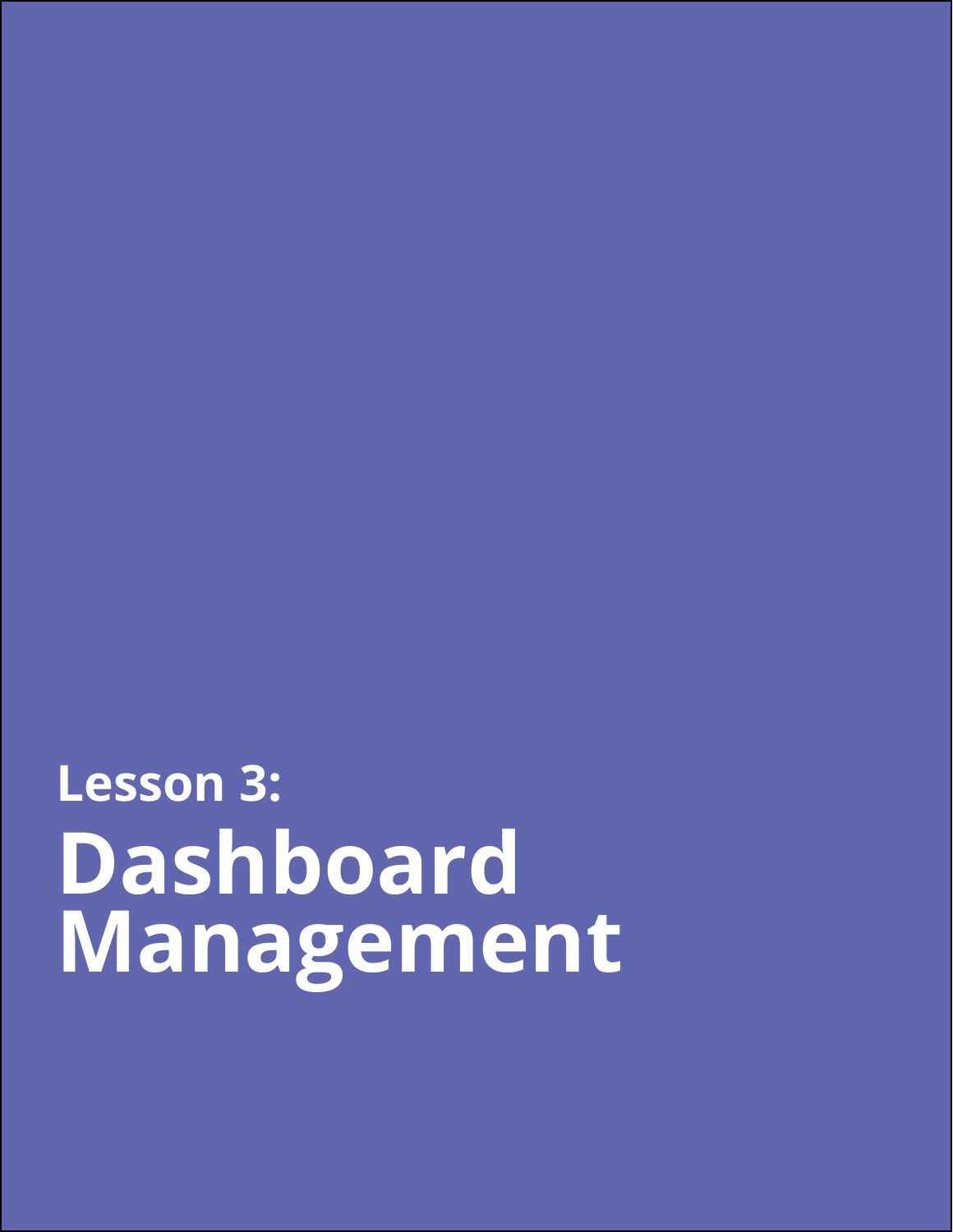# **Dive into the foundation of Klipfolio Partner accounts: building and monitoring dashboards for your clients**

In this lesson we will show you two of the main ways you can create and share dashboards and some of the best practices.

# **Use Instant Klips and Dashboards**

Want to get something set up quickly or while you learn how to build your own?

- 1. Go to *Clients* and click *Admin* to the right of the client you want to build for
- 2. Click the "+" to the right of Dashboards, this will open a new blank dashboard
- 3. Click *Add a Klip* at the top of your Dashboard. Select *Klip Gallery* and add the ones you want.

If your account is branded the *Gallery* will be disabled [Click Here](https://www.google.com/url?q=https://www.klipfolio.com/integrations%23All&sa=D&ust=1546905669467000&usg=AFQjCNHlxpbPbdBCicRG2whMVlUITRyxog) to access and add *Klips* to your account

- 4. Want to add a full *Dashboard*?
	- We offer a number of dashboards you can [choose from](https://www.klipfolio.com/gallery/dashboards). Once you've found one you like, click *Get This Dashboard* and it will be added to the client you have open.



# **How to create unique dashboards for your clients**

- 1. Go to *Clients* and click *Admin* to the right of the client you want to build for
- 2. Click *Data Sources* in left navigation pane
- 3. Click *Create a New Data Source*
- 4. Select a service from the list or if it isn't listed try one of the core connectors to set up your data source
- 5. Model the data or click *New Klip* to start building
- 6. Add the *Klip* to your *Dashboard* and repeat steps 2-6 as required

# **How to create a Dashboard template in your Parent account that you can import into Client accounts**

One of the most common use cases we see is agencies and consultants who want to save time by building dashboards to use as templates for multiple clients. These templates can be imported to each of your client accounts and then, if required, linked to their individualized data. Importing a dashboard maintains the layout, creates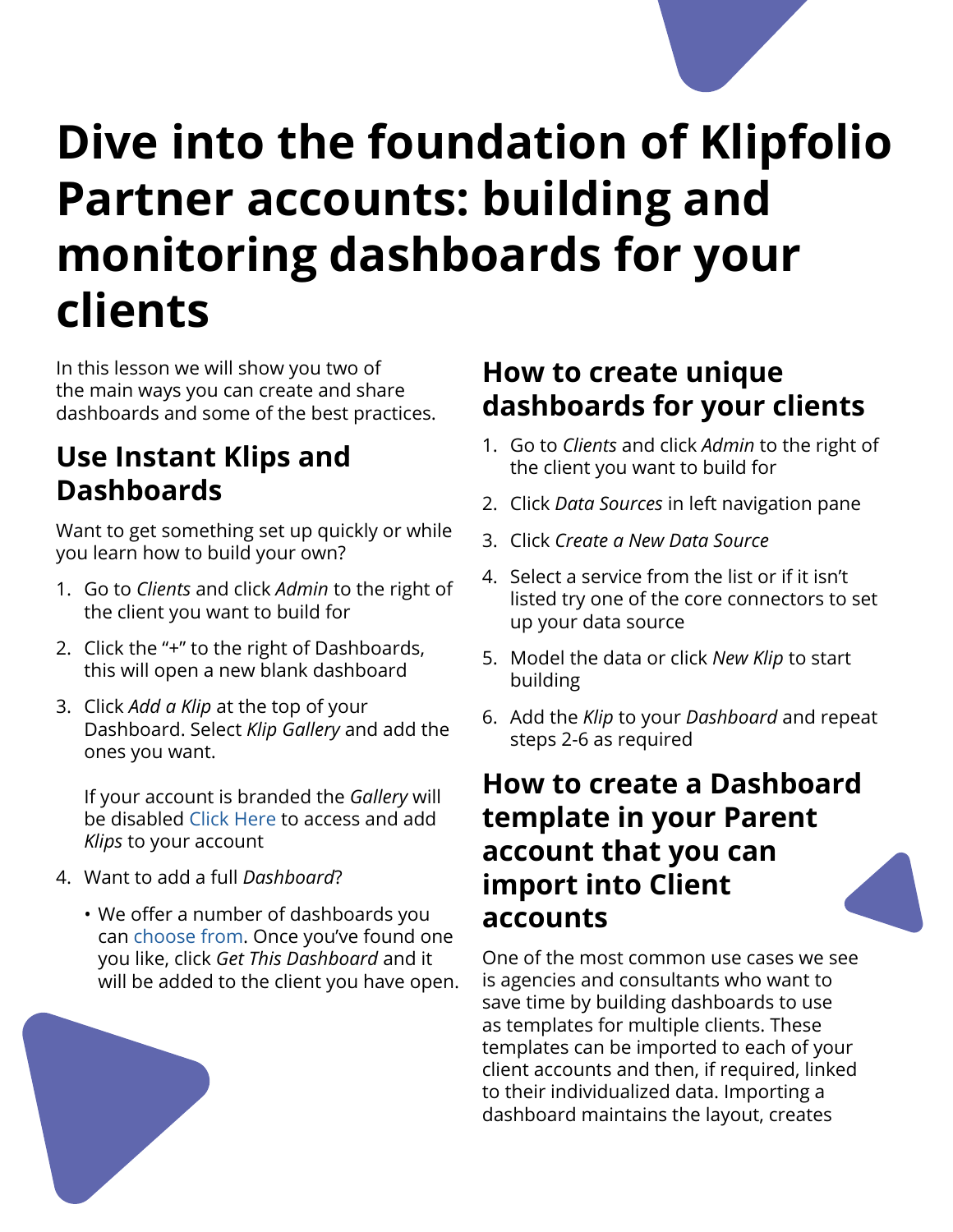copies of each Klip and the Data Sources and gives you the option to update copied Klips in all clients from the Parent.

*Note: It is recommended that dashboard templates be custom built. While the pre-built gallery Klips can be imported, do not connect them prior to importing to clients.*

*Advanced: When you have access to data for multiple clients with a single login, such as for example Google Analytics MCC, Facebook or SQL you can create [Dynamic Data Sources.](https://support.klipfolio.com/hc/en-us/articles/216183237-BETA-Working-with-dynamic-data-sources) This sort of data source uses the value for a specific client as a variable and can therefore leverage [Company](https://support.klipfolio.com/hc/en-us/articles/223222128-Company-Properties)  [Properties](https://support.klipfolio.com/hc/en-us/articles/223222128-Company-Properties) to simplify import.*

- 1. Sign into *Parent* account
- 2. Create the dashboard you want to import into your clients
- 3. Select *Clients* from the left navigation pane
- 4. Sign in as an *Admin* to the client account to which you wish to add the dashboard
- 5. Click *Dashboards* in the left navigation pane then click the blue *Import* button on the top right corner of the page
	- Note: These same steps apply for importing *Klips* and *Data Sources* as well
- 6. In the first dropdown select your *Parent* account. Then select the *Dashboard(s)* you wish to import
- 7. Click *Next* to be given a summary of the Dashboard and its associated *Klips* and *Data Sources* that are being imported
- 8. Click *Import Now*
- 9. Click the *Dashboard* you just imported
- 10.Select *Open Dashboard*
- 11.Don't forget to [share](https://support.klipfolio.com/hc/en-us/articles/229501228-Collaboration-and-sharing) *Dashboards* with the users in the *Client* account!

# **Update Imported Klips from your Parent Account**

Importing not only speeds up rolling out your custom dashboards to clients it also gives you the option to update all copies of the *Klips* at once! To make changes to imported *Klips* you make the change to the original in your *Parent* account and push these to the copies in your *Client* accounts.

- 1. In *Parent* account select *Klips* from left navigation pane
- 2. Search for the *Klip* that you would like to update. You will notice a button labelled *Client Instances*. You can click here to to reveal to which Clients you have imported this Klip.
- 3. Edit the *Klip* to apply the changes
	- Note: If you need to modify the data source to include additional data you will need to re-import as updating instances only applies to *Klips*
- 4. Click *Update Client Instances* to push all changes you made to the Klip to all instances in your *Client Accounts*

Operating from *Parent* to *Client* in this manner is a recommended best practice but does not preclude you from making changes to *Klips* directly in the *Client's* account. Keep in mind that updating instances affects all copies and therefore to create a unique version for a specific client it is recommended to either first duplicate the imported *Klip* and then make all modifications to the copy or if for multiple clients create in *Parent* and import.

Need help? We provide free training sessions to all new partners and [Ninja Services](https://www.klipfolio.com/dashboard-services) can be added to any subscription.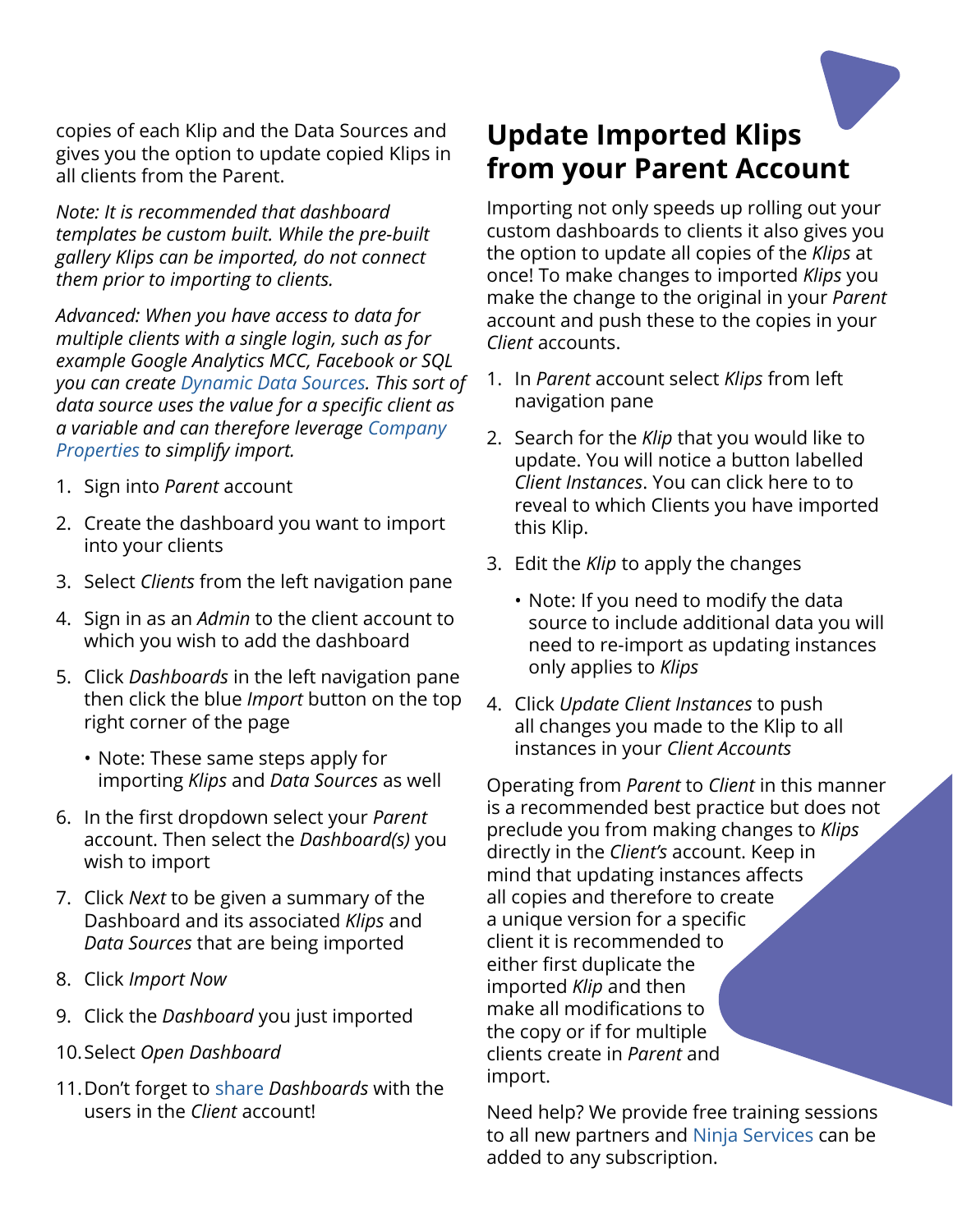# **Whitelabelling and Customization Lesson 4:**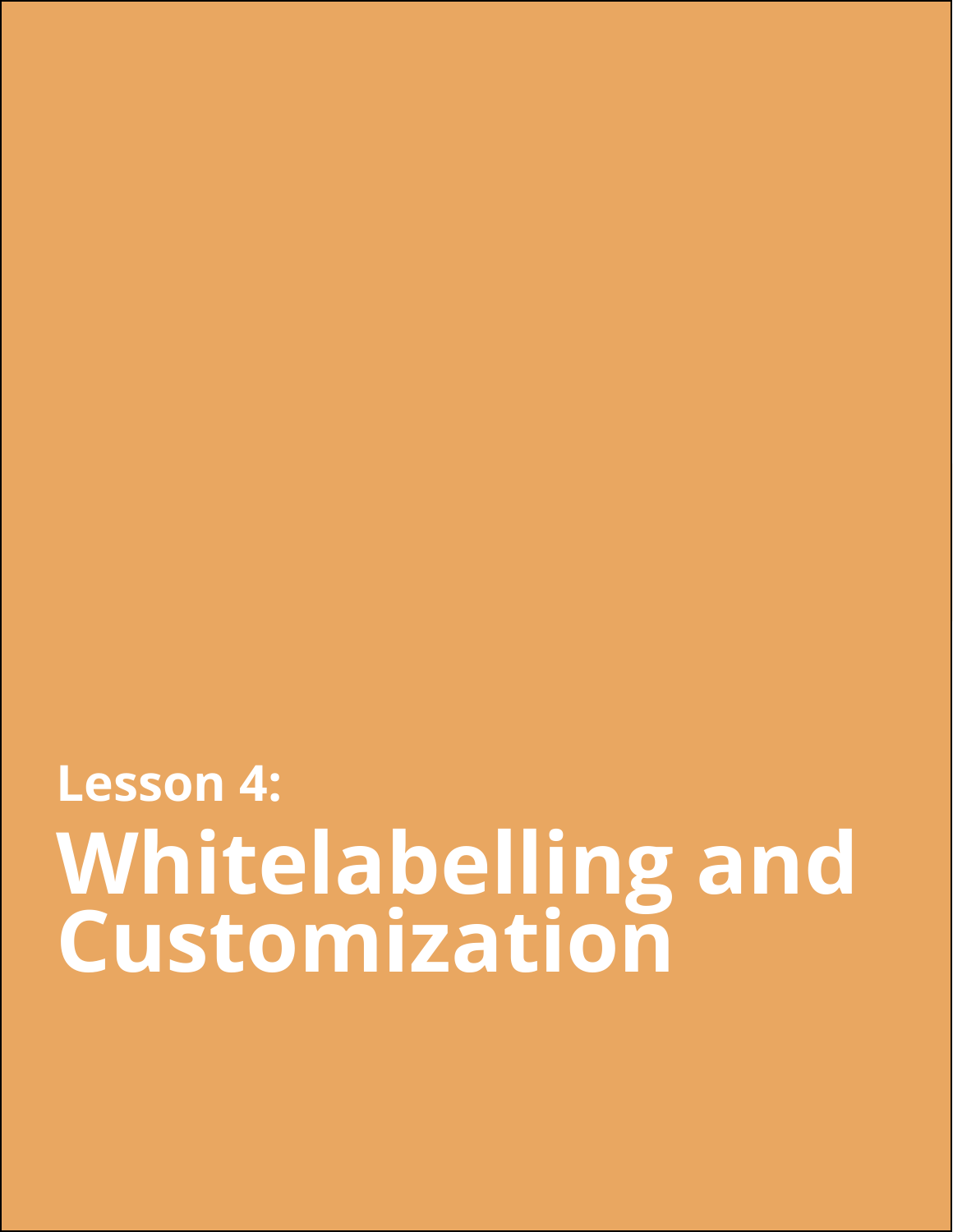

# **Apply your branding and remove Klipfolio branding altogether, meaning you can create a unique experience for each of your clients.**

In this lesson, we explain the different ways you can customize your Klipfolio account. We understand that maintaining brand consistency is important. Customization allows

you to apply your branding and remove Klipfolio branding altogether, meaning you have the ability to create a unique experience for each of your clients. Note: [White Label](https://support.klipfolio.com/hc/en-us/articles/216183707-White-Label-Options) is a paid add on. Interested? Consider this [bundle](https://www.klipfolio.com/agency-starter-kit)!

# **How to White Label a Klipfolio account**

- 1. Sign into your *Parent Account*
- 2. Click *Account* accessed by the sub menu under your name
- 3. Click *Settings*
- 4. Click *White Label* from the side navigation
- 5. Once in the *White Label* window you will be able to make changes to customize every aspect of your Klipfolio account:
	- Product Name
	- Rename the terms Klips and Dashboards
	- Links and Footer (help, legal, powered by, and hide the copyright notice)
	- Support email (After Domain Alias and Email Redirection is completed replace

the from address in emails sent out by the application)

- Embeds (change the call-to-action text)
- Sign in logo
- Footer logo
- Email logo
- Favicon (replace the icon associated with your brand that appears in the user's device home screen)
- Home screen icon

*Note: Your white label settings will apply to all clients except those that you set up to be billed by Klipfolio*

## **How to override Klipfolio branding using CSS**

- 1. Click *Branding* from the side navigation
- 2. Click *Edit* and you will be shown options:
	- **• Default**: Select light or dark standard Klipfolio themes
	- **• Custom:** You have the ability to change many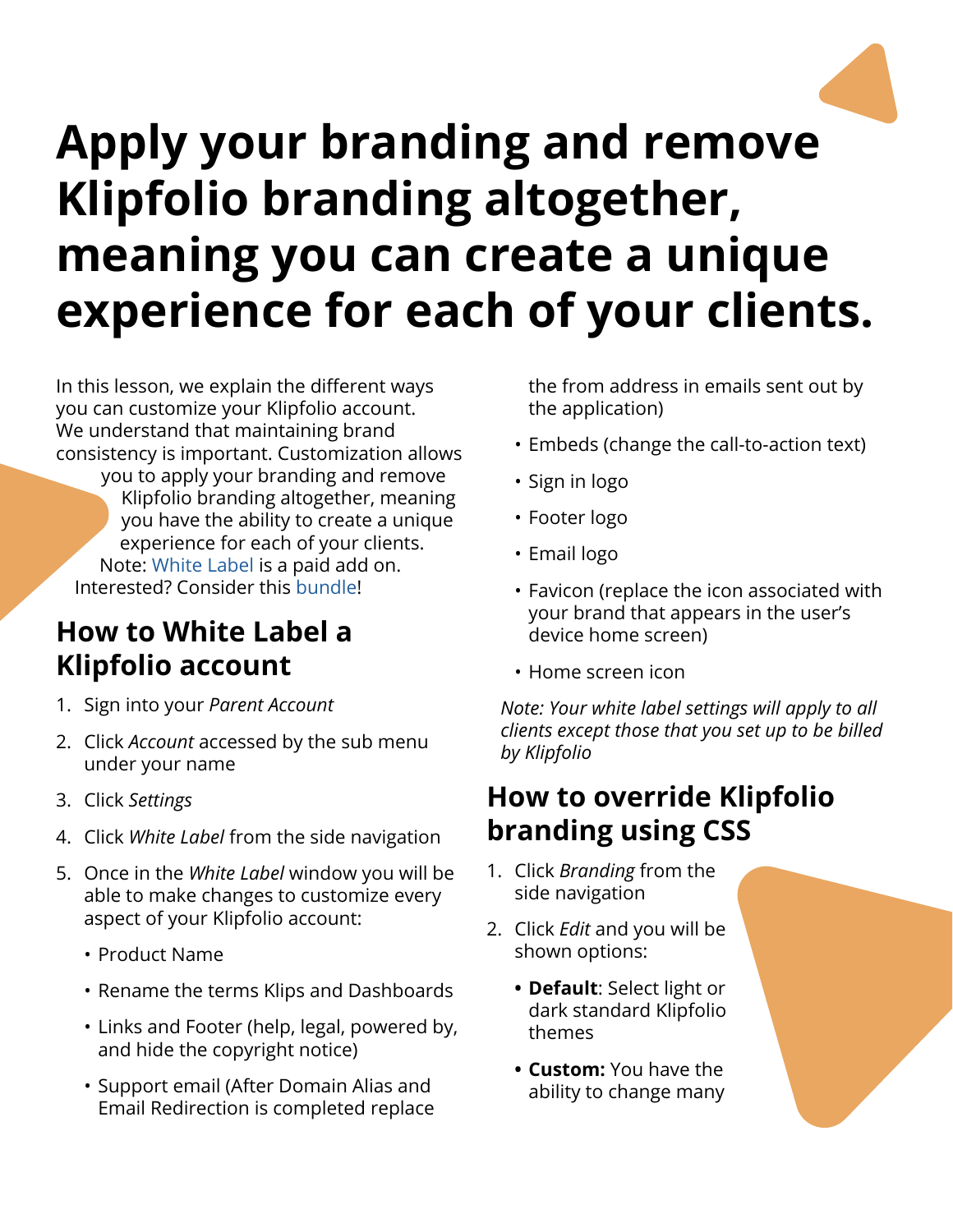facets of the Klipfolio app including:

Icons for both the web and mobile applications

Click base theme to select light or dark

Dashboard CSS allows you to fully customize and override the existing dashboard style

Application CSS allows you to change the login screen and all other components of the Klipfolio app. You can view samples [here.](https://www.klipfolio.com/custom-theme)

Update the dashboard script or application script to make things more dynamic

*Note: Clients with the CSS feature enabled will, by default, inherit the theme from the Parent.* 

*This can however be modified by client to create unique custom themes for each.*

### **How to set up a custom Domain**

[Domain Alias](https://support.klipfolio.com/hc/en-us/articles/215548678-Domain-Alias-Requirements) allows you to create a unique Dashboards.CompanyName.com URL where users can login or for use with *Published Links*. Setting up a *Domain* takes 3-5 business days and is a prerequisite to configuring Email and Oauth Redirection.

Once purchased, either stand alone or as part of *White Label*, there is a form to fill in which when submitted will automatically create a support ticket and start the process.

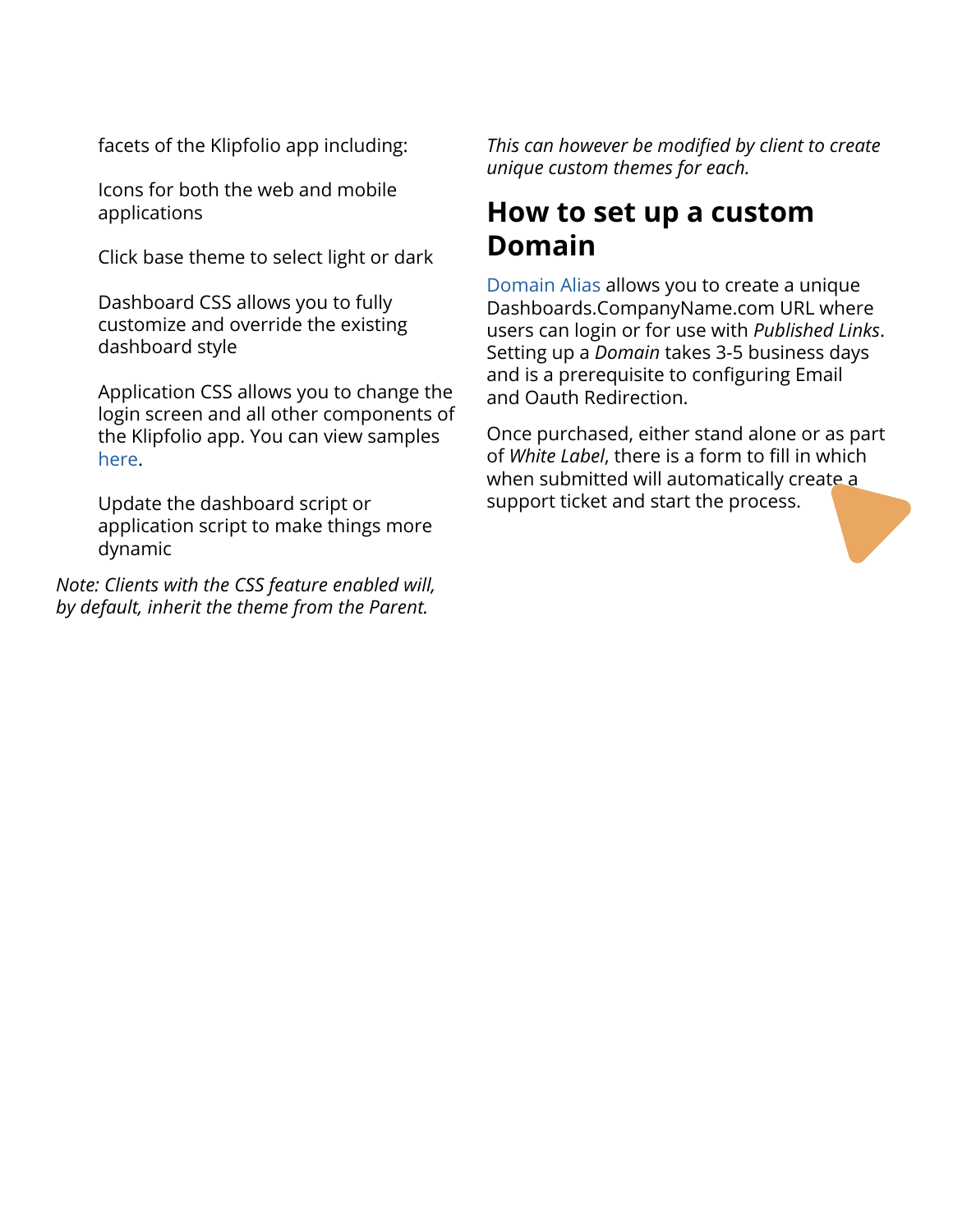**How your business can succeed with Klipfolio Lesson 5:**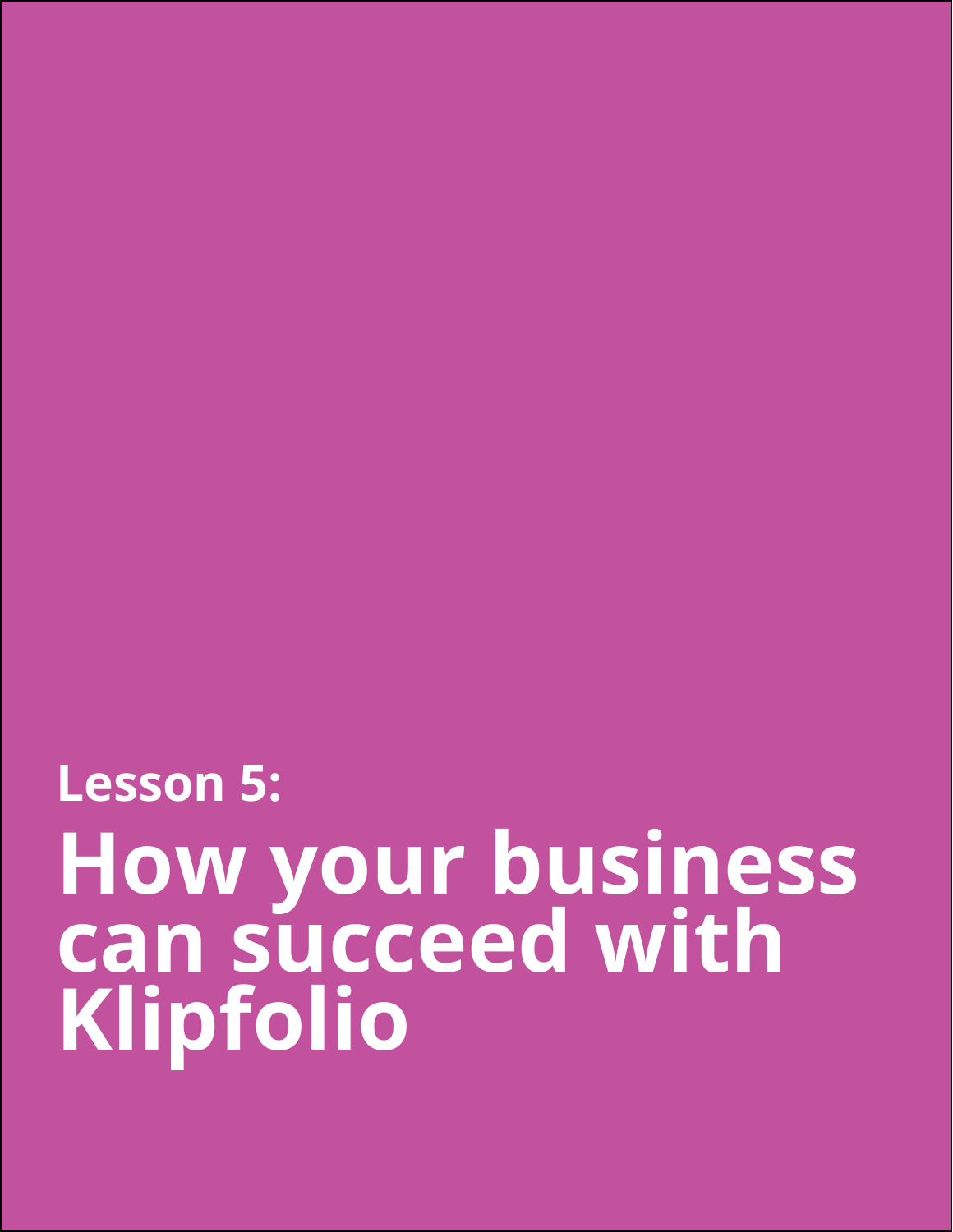# **Build a business of delivering dashboard solutions to your clients**

Our Partner, Cervino Marketing, has a client base of marketing agencies who like any service business, need to provide regular activity and performance reports to their clients. However, prior to engaging with Cervino, gathering the data from multiple sources was very timeconsuming. Once they had the correct data, the agencies needed to put that information into Excel spreadsheets and/or PowerPoint presentations. On average, each report took two or more hours; multiplied across the client base, that was a significant amount of time and energy spent on monthly reporting.

As one of Klipfolio's largest business partners in Europe, Cervino Marketing designs and deploys smart dashboard software that incorporate data from numerous data sources, delivering near real time visibility into key marketing numbers and metrics.

## **Build on-demand, highly customized dashboard reports**

Pena Business Data Reporting develops highly customized dashboards on behalf of their clients. Pena Business Data Reporting will set their clients up with a Klipfolio account, connect them to virtually any supported API, setup databases when needed, offer custom CSS and HTML styling and build custom dashboards based on each clients needs.

# **Use dashboard reporting as a value add to your current service offering**

When asked how his team use Klipfolio, Alastair Barlow, co-founder of flinder, a registered accounting practice in the UK, said, "We may be a little different than the average Klipfolio user in that while we do use it for ourselves, the main purpose is to provide insight to our clients."

Their team starts off with a strategy and business objectives workshop to translate the client's objectives and distill it across various functions within the business. Flinder provides insight to help their clients meet their objectives by building dashboards to track an array of metrics across multiple functions which include financial analytics, cash management, and prospect opportunity management.

# **Help your clients make better business decisions**

Since 2013, RootedElm has worked alongside the A&W digital marketing team, supporting them with their email program: Mug Club. In 2018, with steady subscriber growth averaging 5% each month and an average click-to-open rate of 21%, the A&W marketing team felt confident to expand their email marketing program and increase engagement.